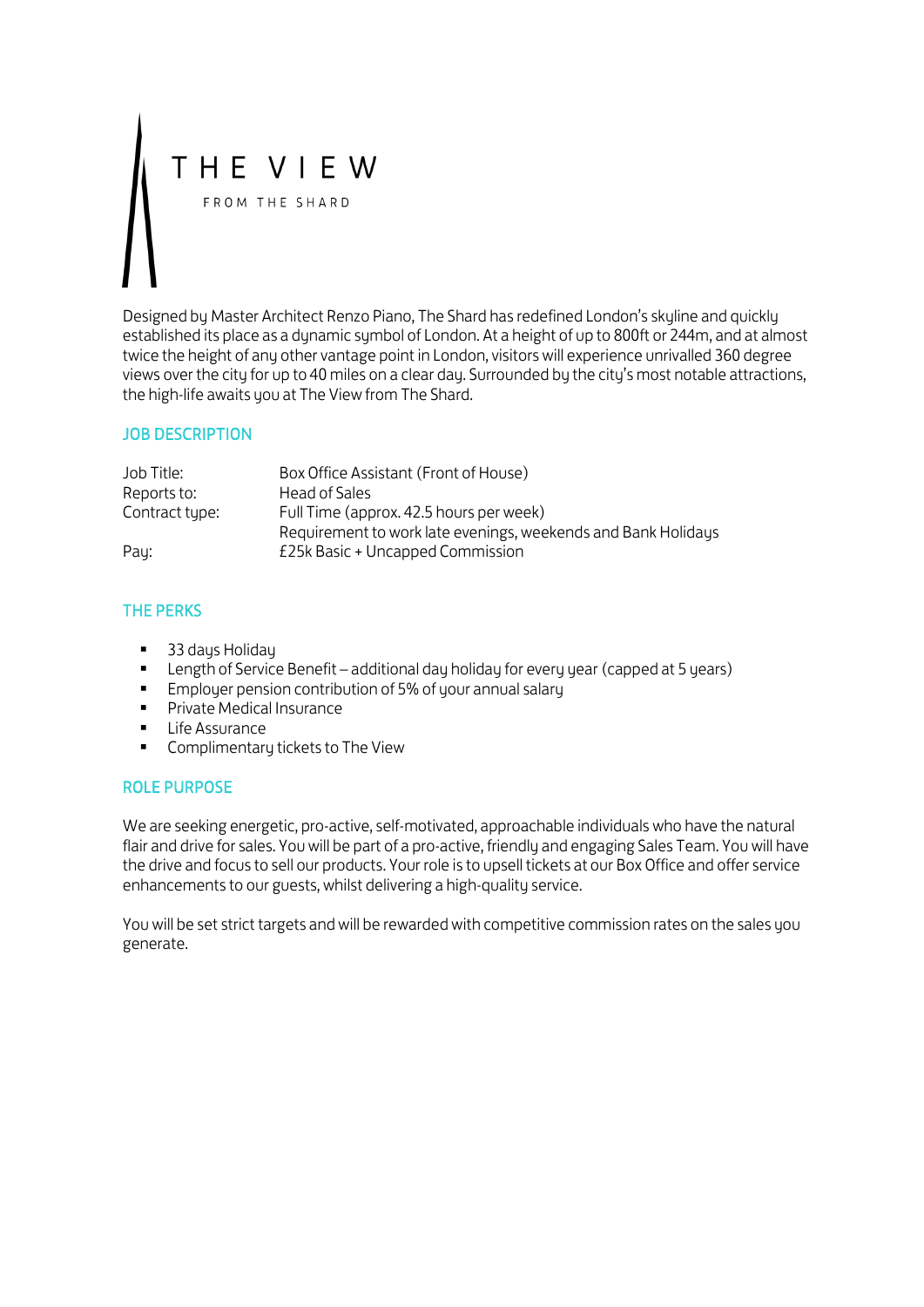### YOUR RESPONSIBILITIES

- Welcome guests and provide premium quality customer service and captivating engagement<br>■ Efficiently process transactions: complete credit/debit card payments when selling tickets and
- Efficiently process transactions; complete credit/debit card payments when selling tickets and merchandise at purchase points
- Responsible for completing opening and closing procedures for till points
- To ensure that income generation activities are maximised by promoting the product range and ticket sales options
- Pro-actively upsell ticket upgrades and secondary spend opportunities to ticket holders<br>Be aware of all promotional activity and offers
- Be aware of all promotional activity and offers
- **Effective promotion of the attraction to a diverse audience**
- **Effective negotiation with the aim of closing sales**
- Work towards both team and individual KPIs/targets set by the senior Sales Managers
- **Handle any customers objections professionally**
- Support marketing campaigns by being up to date with any offers or initiatives and help to promote whilst on site or in the local area including carrying out leafleting duties
- **Effective queue management**
- Seek every opportunity to interact with potential customers and guests
- **T** To ensure the attraction is constantly maintained to the highest standards of presentation by taking ownership and responsibility of areas of work
- **•** Demonstrate a positive presence bu being alert and aware of guests, presenting yourself to the highest standard demonstrating that you are approachable to other staff and guests
- Participate proactively in regular meetings and briefings with managers and colleagues
- Use initiative where possible to resolve any enquiries or difficulties that may arise during the day and escalate when required to the Duty Manager
- Use telephones, radios, computers and other technology as required, to aid carrying out your duties
- **To support the wider Sales Department and carry out other roles within the Retail and Street** Sales/Promotions functions.
- To support the Guest Experience Function when required

## HEALTH & SAFETY

- **To undertake Health, Safety and Fire responsibilities**
- Ensure compliance with Shard Health and Safety procedures
- Fully reporting any instances of a breach of safety regulations, any incidents or near misses to the management team
- To safeguard the security of the building, including observation and first response to incidents
- Undertake queue management responsibilities and adhere to evacuation procedures in order to ensure the safety of guests and staff

#### YOUR SKILLS AND EXPERIENCE

- **Experience of working in a promotions/sales team**
- Ability to work towards strict KPIs/targets
- Able to handle customer objections in a professional manner
- **Effective negotiator**
- Knowledge and passion for London
- Able to promote excitement and anticipation in an enthusiastic manner
- **Experience of encouraging and maximising sales and achieving targets**
- **Exemplary personal presentation standards**
- Ability to proactively approach and engage with guests and staff
- Excellent communication, customer service and influencing skills, communicating clearly and confidently in English to a diverse group, verbally and in writing
- Is committed to customer service; anticipates and is proactive to customer needs